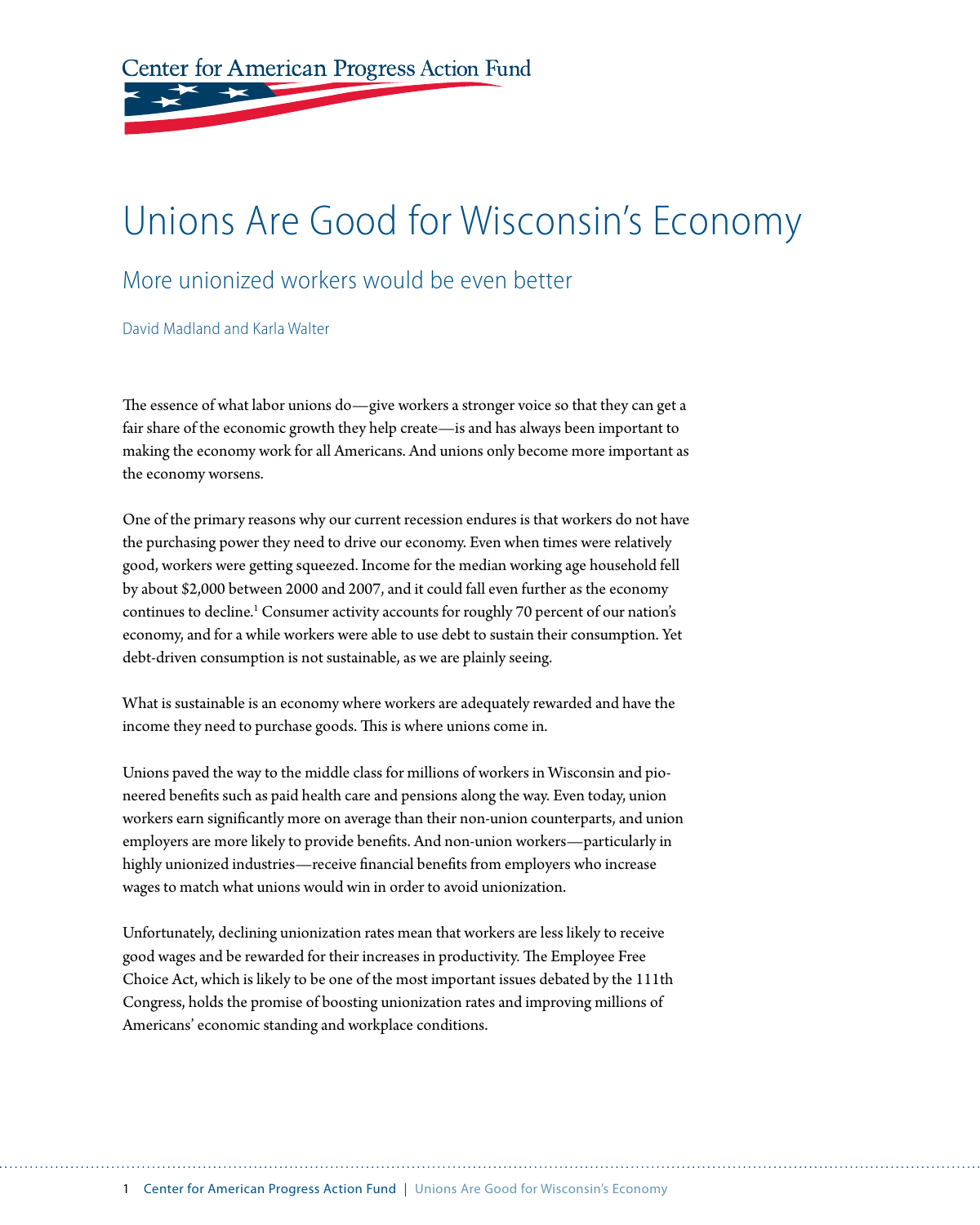#### Unions help workers achieve higher wages

Union members in Wisconsin and across the country earn significantly more than nonunion workers. Over the four-year period between 2004 and 2007, unionized workers' wages in Wisconsin were on average 11.9 percent higher than non-union workers with similar characteristics.<sup>2</sup> That means that, all else equal, Wisconsin workers that join a union will earn 11.9 percent more—or \$2.18 more per hour in 2008 dollars—than their otherwise identical non-union counterparts.3

Yet union coverage rates have been declining for several decades. In 1983, the first year for which state level unionization data is available, 26.9 percent of workers in Wisconsin were either members of a union or represented by a union at their workplace.<sup>4</sup> By 2008, that portion declined to 16.0 percent.<sup>5</sup>

### Workers' wage growth lags as American productivity increases

Workers helped the economy grow during this time period by becoming ever more productive, but they received only a small share of the new wealth they helped create. Throughout the middle part of the 20th century—a period when unions were stronger— American workers generated economic growth by increasing their productivity, and they were rewarded with higher wages.<sup>6</sup> But this link between greater productivity and higher wages has broken down.

Prior to the 1980s, productivity gains and workers' wages moved in tandem: as workers produced more per hour, they saw a commensurate increase in their earnings. Yet wages and productivity growth have decoupled since the late 1970s. Looking from 1980 to 2008, nationwide worker productivity grew by 75.0 percent, while workers' inflationadjusted average wages in Wisconsin increased by only 15.1 percent, which means that workers were compensated for only 20.2 percent of their productivity gains.7 Since 2000, Wisconsin workers were only compensated with increased wages for 10.5 percent of their gains in productivity.8

The cost of benefits—especially health insurance—has increased over time and now accounts for a greater share of total compensation than in the past, but this increase is nowhere near enough to account for the discrepancy between wage and productivity growth.<sup>9</sup> For example, according to analysis by the Center for Economic and Policy Research, between 1973 and 2006 the share of labor compensation in the form of benefits rose from 12.6 percent to 19.5 percent.<sup>10</sup>

If Wisconsin's workers were rewarded for 100 percent of their increases in labor productivity between 1980 and 2008—as they were during the middle part of the 20th century—average wages would be \$27.83 per hour—52 percent higher than the average real wage in 2008.11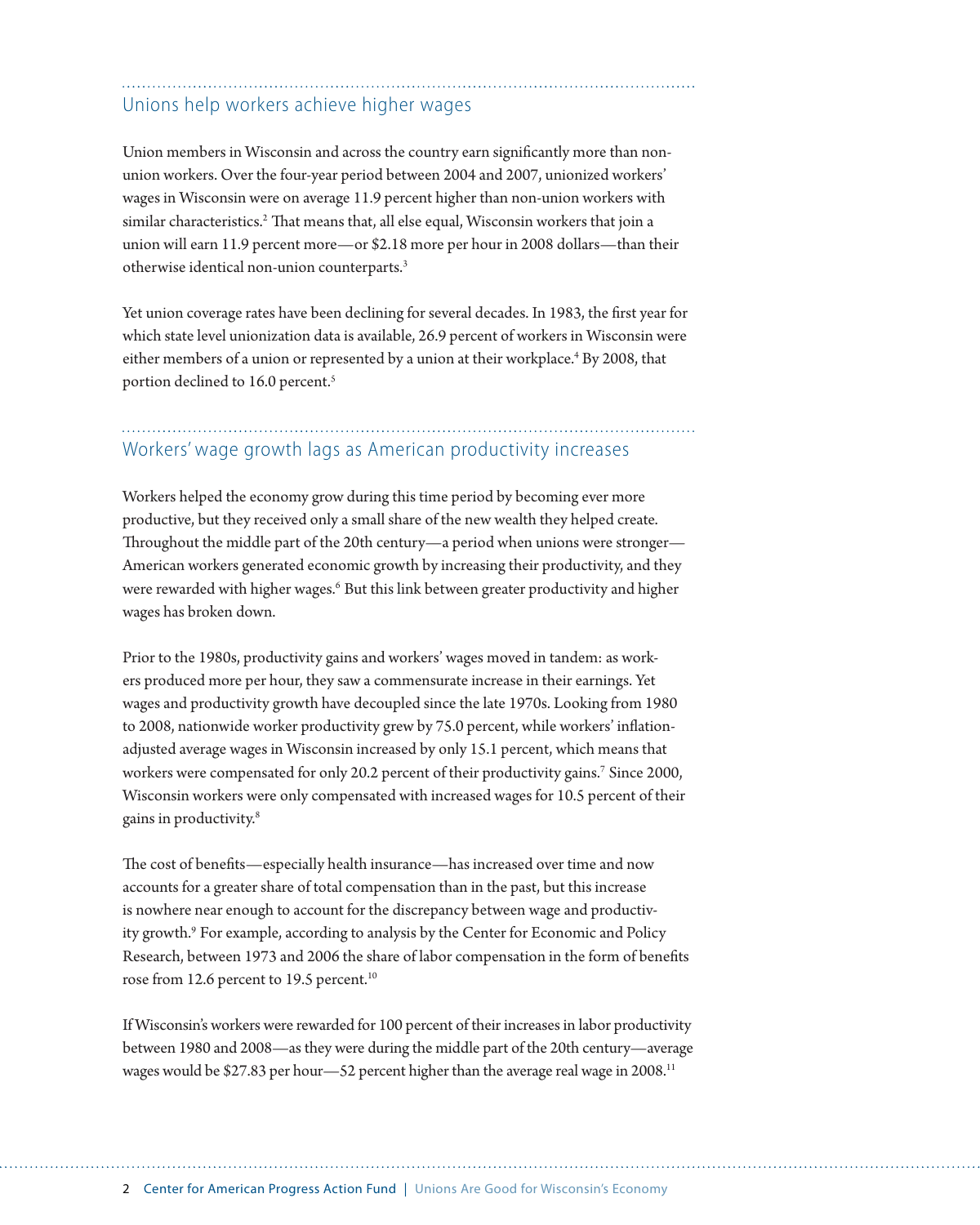### Unionization rewards workers for productivity growth

Slow wage growth has squeezed the middle class and contributed to rising inequality.12 But increasing union coverage rates could likely reverse these trends as more Americans would benefit from the union wage premium and receive higher wages. If unionization rates were the same now as they were in 1983 and the current union wage premium remained constant, new union workers in Wisconsin would earn an estimated \$1.1 billion more in wages and salaries per year.13 If union coverage rates increased by just 5 percentage points over current levels, Wisconsin's newly unionized workers would earn an estimated \$503 million more in wages and salaries per year.14 Non-union workers would also benefit as employers would likely raise wages to match what unions would win in order to avoid unionization.15

## Increased unionization would boost Wisconsin's annual state wages

Union employers are also significantly more likely to provide benefits to their employees. Union workers nationwide are 28.2 percent more likely to be covered by employer-provided health insurance and 53.9 percent more likely to have employer-provided pensions compared to workers with similar characteristics who were not in unions.<sup>16</sup>

#### Conclusion

Nearly three out of five survey respondents from a Peter Hart Research Associates poll report that they would join a union if they could, but workers attempting to unionize currently face a hostile legal environment and are commonly intimidated by aggressive anti-union employers.17 The Employee Free Choice Act would help workers who want to join a union do so by ensuring fairness in the union selection process with three main provisions: workers would have a fair and direct path to join unions through a simple majority sign-up; employers who break the rules governing the unionization process would face stiffer penalties; and a first contract mediation and arbitration process would be introduced to thwart bad-faith bargaining.

Passing the Employee Free Choice Act and making it harder for management to threaten workers seeking to unionize would be good for Wisconsin's workers. It would help boost workers' wages and benefits. And putting more money in workers' pockets would provide a needed boost for Wisconsin's economy. Increasing unionization is a good way to get out of our current economic troubles.

*The Center for American Progress Action Fund would like to thank the Center for Economic and Policy Research for providing the state-by-state analysis of the union wage premium.*

#### **Annual state wages increase if unionization increased in Wisconsin**

Wages earned statewide (in \$ billions)



Source: Authors' calculations based on CEPR estimates of the union premium from the Current Population Survey Micro-Data for all wage and salary workers 16 years and older; CAPAF analysis of the Current Population Survey and Current Employment Statistics Survey (National); and unionized workforce data from Barry T. Hirsch and David A. Macpherson, "Union Membership and Coverage Database from the Current Population Survey," available at http:// ww.unionstats.com (last accessed December 2008). Note: Total wages collected includes all hourly wage and salary workers. Total wage data extrapolated from 2008 average state wage for wage and salary workers. The estimated total wages collected if unionization increased to the 1983 level does not include any estimate of the wage benefit to non-union workers. Estimated total wages would be higher if this benefit were included.